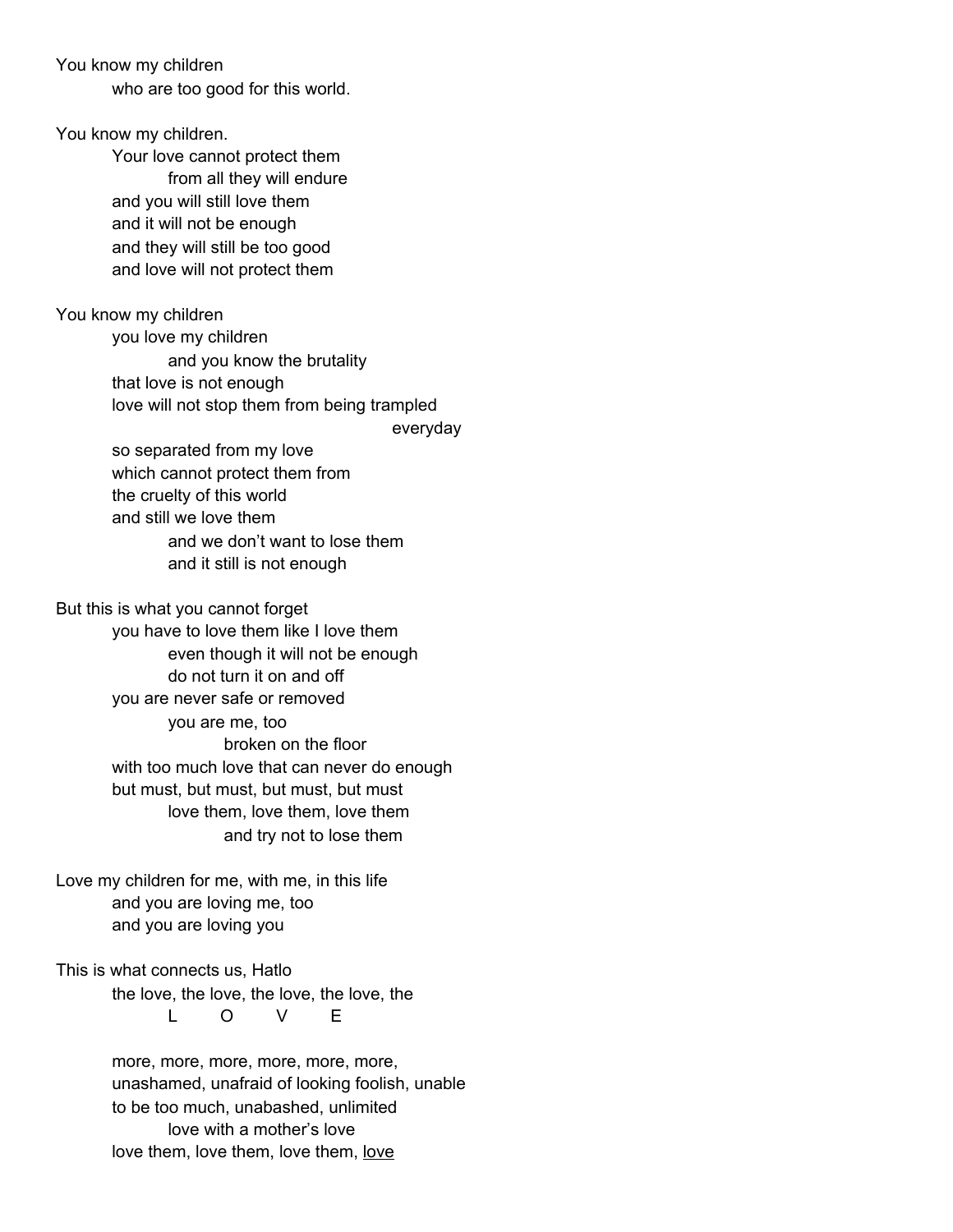And grieve with me for all love cannot do all it does not spare or erase all of its failures grieve to purify so that the love might never stop flowing offering all that it can

> because while it is not enough it is an incredibly powerful force and it can do more than you have imagined

let your imagination break open

Love them, love them, love them, love them with all your life love them as I do, love them in this life and try not to lose them

And then a message to stay with the work of Pat McCabe, some words of hers that I have not written down yet. More to learn, grasp and grow and ways of knowing that move me out of my head and into conversation with *spirit, with mother earth.*

*"Show me how to participate fully in the very highest possibility for light, life and love." Prayer to spirit by Pat McCabe - Womaning Standing Shining*

You have been gifted an incredible capacity for love and you are just beginning to understand how to use it. Beautiful.

Do not be ashamed.

Or afraid for heartbreak - the phrases aren't true . . .

a broken heart loves more and flows more fully, more freely, like an ever bursting dam.

This is the journey to love, to love, to love.

it will never be enough and it will always be more powerful, gain more depth.

And you are not called to love for you alone -

so much love wants to flow through let it it is beautiful to be this vessel disarming loving

you are made for this purpose, beautiful purpose this is something you can do, even though it feels enormous

We are with you let all the facades crumble let the love pour through